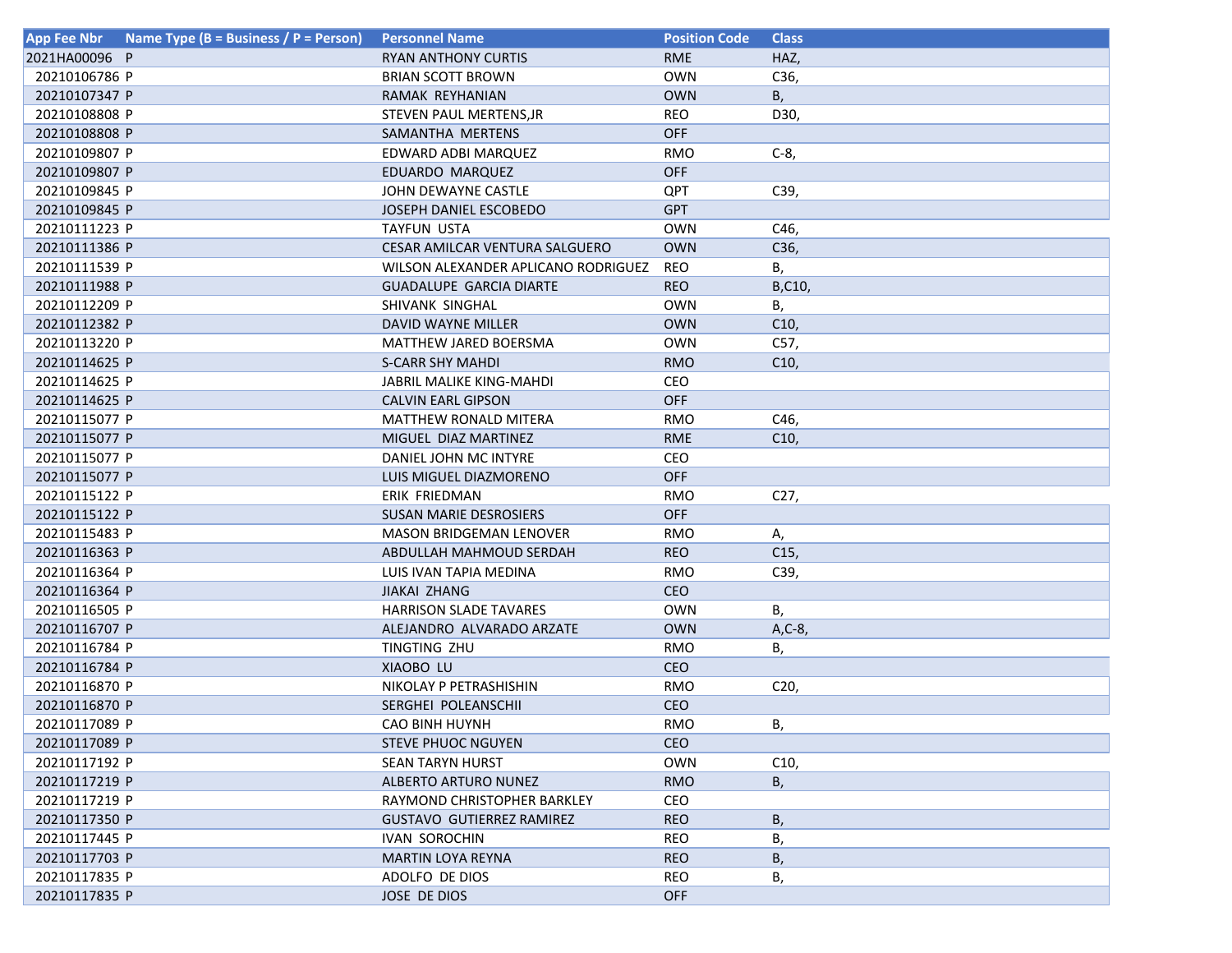| 20210117835 P | ADOLFO DE DIOS, JR               | <b>OFF</b> |                 |
|---------------|----------------------------------|------------|-----------------|
| 20210118081 P | EMMANUEL ARCIGA QUIROZ           | <b>OWN</b> | $C-8$           |
| 20210118117 P | RICHARD DOUGLAS BROOKS, JR       | <b>REO</b> | В,              |
| 20210118197 P | MIGUEL ANGEL GONZALEZ-MEDEL      | <b>REO</b> | D49,            |
| 20210118197 P | MANUEL GONZALEZ MEDEL            | <b>OFF</b> |                 |
| 20210118199 P | RICARDO ANDRADE                  | <b>RMO</b> | D <sub>16</sub> |
| 20210118199 P | MARCOS ISAAC ZAVALA              | CEO        |                 |
| 20210118374 P | RICARDO EMANUEL MENDOZA          | <b>RMG</b> | C36,            |
| 20210118398 P | JOHN SCHUYLER PAIGE, III         | <b>OWN</b> | В,              |
| 20210118465 P | PRESTON EUGENE LEWIS             | <b>RMO</b> | C10,            |
| 20210118465 P | RACHEL DENICIA HALDEN            | <b>OFF</b> |                 |
| 20210118465 P | LINDA IRENE HALDEN               | <b>OFF</b> |                 |
| 20210118477 P | WILLIAM ROBERT MORA              | REO        | C <sub>15</sub> |
| 20210118477 P | LEANNA NICOLE CORRAL             | <b>OFF</b> |                 |
| 20210118478 P | JARROD JAMES BUSHEY              | <b>RMO</b> | В,              |
| 20210118478 P | <b>TROY LAMONT FICKLIN</b>       | <b>OFF</b> |                 |
| 20210118479 P | SCOTT ALISTER CAMPBELL           | <b>REO</b> | C36,            |
| 20210118484 P | <b>BENNY JOE CARROLL, III</b>    | <b>REO</b> | Α,              |
| 20210118484 P | ROBERT CAMERON ASTEPHEN          | <b>OFF</b> |                 |
| 20210118490 P | ANGELINA DESMARY PASTRANA        | <b>OWN</b> | C33,            |
| 20210118595 P | SALVADOR MEDRANO RODRIGUEZ       | <b>RMM</b> | C27,            |
| 20210118648 P | ROLANDO VELASQUEZ                | <b>REO</b> | В,              |
| 20210118657 P | <b>CURTIS JAMES MOORE</b>        | <b>RMM</b> | C20,C10,        |
| 20210118657 P | JON LEONARD DIAMOND              | <b>RMM</b> | C46,            |
| 20210118666 P | <b>WALTER CHARLES DEEKEN, JR</b> | <b>RME</b> | B, D21,         |
| 20210118666 P | <b>ANDREW ROGER SCHIESL</b>      | <b>OFF</b> |                 |
| 20210118666 P | VIKRAM ULLAL KINI                | <b>OFF</b> |                 |
| 20210118666 P | <b>MARK WILLIAM SILER</b>        | <b>OFF</b> |                 |
| 20210118716 P | ALI ZAKARIA BOUKHARI             | <b>RMM</b> | B,C10,C36,      |
| 20210118784 P | LUIS VELASCO                     | <b>OFF</b> |                 |
| 20210118784 P | <b>WESLEY SCOTT BARRIOS</b>      | <b>REO</b> | C27,            |
| 20210118791 P | ZACHARY KAYEM MORRISON           | <b>REO</b> | C17,            |
| 20210118796 P | <b>JOEL TERRY NAFZIGER</b>       | <b>OWN</b> | А,              |
| 20210118797 P | ANTONIO RUBEN CORTES SANDOVAL    | <b>OWN</b> | C10,            |
| 20210118800 P | JORGE GARCIA PICENO              | <b>RMO</b> | C33,            |
| 20210118801 P | JEREMY JOHN FEENSTRA             | <b>OWN</b> | D52,            |
| 20210118803 P | <b>BRADD VETTER PORTO</b>        | <b>REO</b> | C33,            |
| 20210118803 P | <b>HEATHER DAWN PORTO</b>        | <b>OFF</b> |                 |
| 20210118841 P | NATALE DIDONNA                   | RME        | C54, D03,       |
| 20210118841 P | <b>JUAN ANTONIO MONCADA</b>      | <b>CEO</b> |                 |
| 20210118841 P | RHONDA FAYE BURTON               | OFF        |                 |
| 20210118869 P | CEIDI SUASTEGUI                  | <b>OWN</b> | C <sub>27</sub> |
| 20210118870 P | ALEJANDRO SANCHEZ                | <b>OWN</b> | C13,            |
| 20210118872 P | <b>JIM WAYNE OLSON</b>           | <b>OWN</b> | В,              |
| 20210118873 P | <b>MORGAN CHASE CHANEY</b>       | <b>OWN</b> | C36,            |
| 20210118875 P | PEDRO RAMOS                      | <b>OWN</b> | В,              |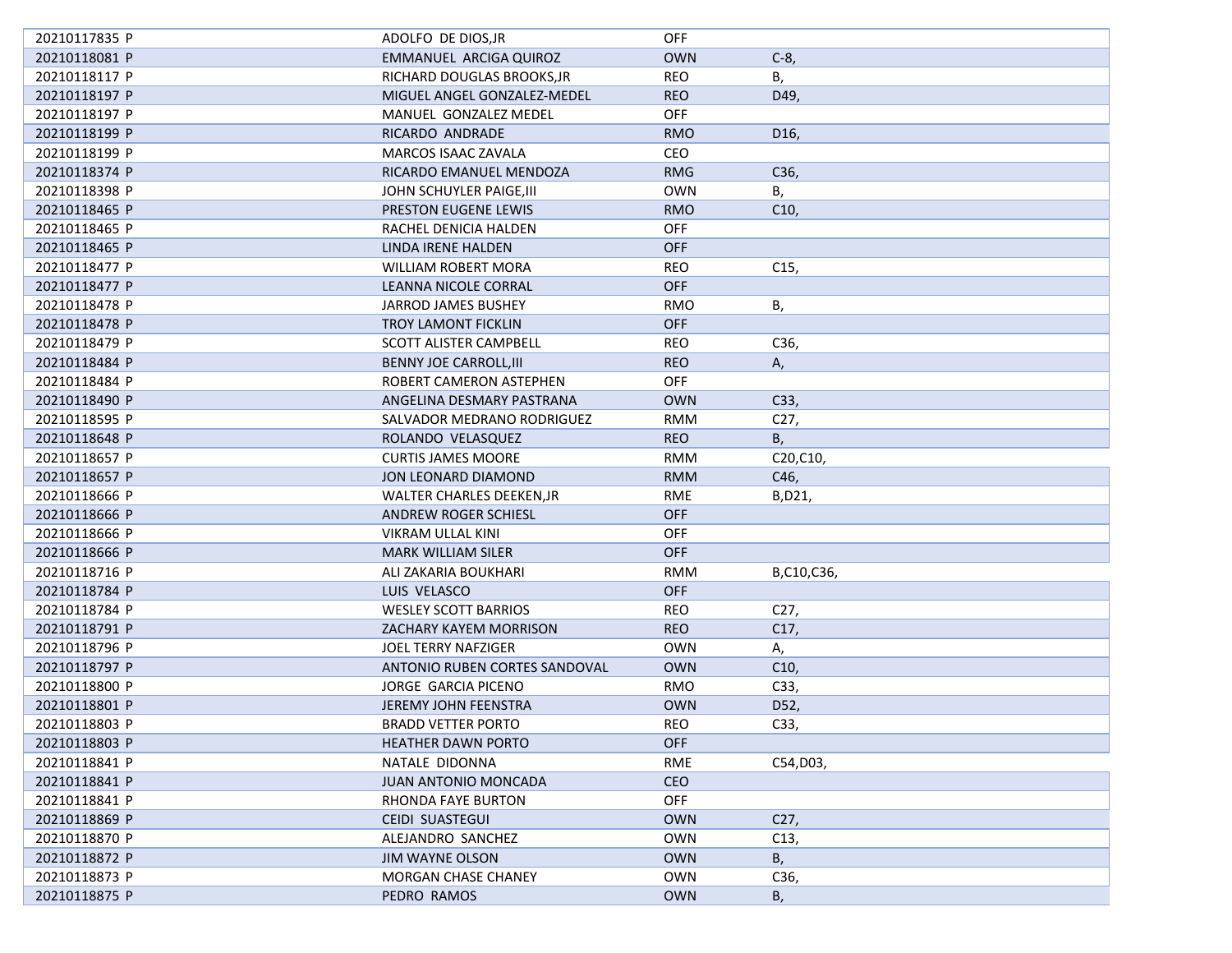| 20210118876 P | ERICK ARNOLDO ALVAREZ CHOQUIN     | OWN        | D49,            |
|---------------|-----------------------------------|------------|-----------------|
| 20210118877 P | SEUNG JAE LEE                     | <b>OWN</b> | В,              |
| 20210118878 P | JERRY MICHAEL FUENTEZ, JR         | <b>OWN</b> | $C-8$           |
| 20210118880 P | JOSE ALBERTO DIAZ HERNANDEZ       | <b>OWN</b> | C <sub>27</sub> |
| 20210118882 P | ROGER ADRIAN FLORES DAMAS         | <b>REO</b> | $C-9$           |
| 20210118882 P | KARINA MICHELLE ORTIZ VAZQUEZ     | <b>OFF</b> |                 |
| 20210118883 P | <b>GUILLERMO GARCIA LOPEZ</b>     | REO        | В,              |
| 20210118883 P | DAISY GARCIA                      | <b>OFF</b> |                 |
| 20210118884 P | FERNANDO MARTINEZ                 | <b>REO</b> | C <sub>20</sub> |
| 20210118884 P | MAURICIO MARTINEZ                 | OFF        |                 |
| 20210118886 P | SAMUEL HERNANDEZ URCID            | REO        | C <sub>15</sub> |
| 20210118889 P | EDGAR OROZCO ARTEAGA              | <b>REO</b> | C <sub>27</sub> |
| 20210118889 P | FAUSTINO OROZCO GONZALEZ          | <b>OFF</b> |                 |
| 20210118891 P | ANTONIO ACEVEDO                   | <b>REO</b> | В,              |
| 20210118893 P | <b>MYNOR BALZARAD NAVAS YANES</b> | REO        | Α,              |
| 20210118894 P | <b>BLAIR DWIGHT WILLIAMS</b>      | <b>OWN</b> | В,              |
| 20210118895 P | ARBI KESHISHYAN                   | OWN        | C20,            |
| 20210118898 P | PABLO VILLALOBOS-MURILLO          | <b>OWN</b> | $C-8$           |
| 20210118899 P | JUAN CARLOS ASCENCIO VILLASENOR   | <b>REO</b> | C54,            |
| 20210118902 P | <b>JUAN SANCHEZ</b>               | <b>RMO</b> | В,              |
| 20210118903 P | <b>MARCUS ALLEN NAGLE</b>         | REO        | D28,            |
| 20210118904 P | RUBEN GONZALEZ RAMIREZ            | <b>REO</b> | C36,            |
| 20210118905 P | <b>EDUARDO MARIN</b>              | OWN        | $C-9$           |
| 20210118906 P | <b>JAKE RYAN RAMBO</b>            | <b>REO</b> | C53,            |
| 20210118908 P | PEDRO JESUS SANCHEZ               | OWN        | C10,            |
| 20210118909 P | <b>JUAN ROMAN NAVARRO</b>         | <b>OWN</b> | C10,            |
| 20210118912 P | YUKON KIM                         | <b>OWN</b> | В,              |
| 20210118929 P | POMPEYO LEDESMA ROMERO            | <b>OWN</b> | $C-5$           |
| 20210118934 P | RENE MARADONA GOMEZ RECINOS       | <b>REO</b> | $C-6$           |
| 20210118935 P | ALEXANDER AGUSTO DAVILA           | <b>OWN</b> | C <sub>21</sub> |
| 20210119266 P | YAOZHU BEN HUANG                  | OWN        | В,              |
| 20210119332 P | <b>GARY DEAN DAVIS</b>            | <b>OWN</b> | В,              |
| 20210119360 P | JAMES P CLANCY                    | <b>RMO</b> | В,              |
| 20210119360 P | <b>IMAN NOVIN</b>                 | <b>CEO</b> |                 |
| 20210203298 P | PAUL MONROE DAVID                 | <b>RME</b> | Α,              |
| 20210203446 P | <b>TODD WAYNE NELSON</b>          | <b>REO</b> | C51,            |
| 20210203926 P | <b>WILLIAM ANTHONY BAKER</b>      | REO        | C16,            |
| 20210204011 P | MICHAEL BANI                      | <b>RMO</b> | B,              |
| 20210204297 P | XIAO XIAO                         | <b>REO</b> | C <sub>16</sub> |
| 20210204358 P | <b>KEVIN ALAN PETERSON</b>        | <b>RME</b> | D42,            |
| 20210204517 P | SHIGEHIRO TAKANASHI               | <b>OWN</b> | В,              |
| 20210204611 P | <b>SUNGHUN KIM</b>                | <b>REO</b> | $C-7,$          |
| 20210204614 P | <b>MARK WILLIAM WEIAND</b>        | <b>RMO</b> | В,              |
| 20210204855 P | VARAND ZADOORIAN                  | <b>REO</b> | $C-6$           |
| 20210204936 P | ABEL SANCHEZ                      | REO        | Α,              |
| 20210205009 P | MICHAEL JAMES HILLER              | <b>RME</b> | А,              |